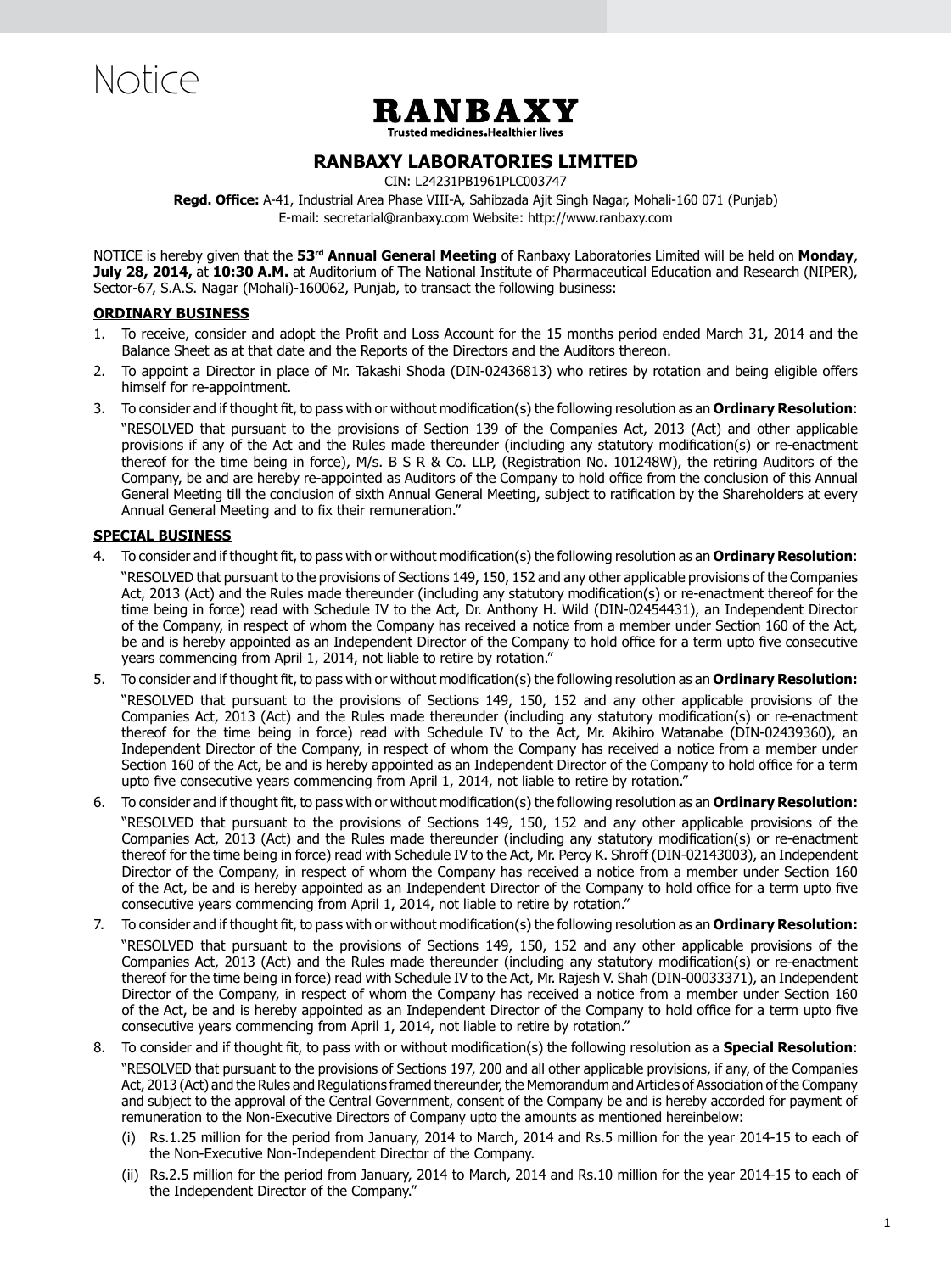"RESOLVED FURTHER that the Board of Directors be and is hereby authorised to do all such acts, deeds and things as may be considered necessary or expedient to give effect to this Resolution."

- 9. To consider and if thought fit, to pass with or without modification(s) the following resolution as a **Special Resolution**: **"**RESOLVED that in partial modification of the Resolution passed at the 51st Annual General Meeting of the Company held on May 8, 2012 and in accordance with provisions of Sections 197, 203 and all other applicable provisions, if any, of the Companies Act, 2013 (Act) read with Schedule V of the Act, the Memorandum and Articles of Association of the Company and subject to the applicable regulatory and government approvals as may be required, the Company hereby accords its approval for payment of revised remuneration to Mr. Arun Sawhney (DIN-01929668), CEO & Managing Director of the Company effective April 1, 2014, for the remaining tenure of his appointment i.e. upto December 31, 2016, as under:
	- I. Salary: Not exceeding Rs.17,035,000 per annum with the authority granted to the Board of Directors (hereinafter referred to as "the Board" which term shall include a Committee of Directors) to determine the salary and grant increases from time to time within the aforesaid limit.
	- II. Allowances & Perquisites: He will be entitled to perquisites, allowances, benefits, facilities and amenities (collectively "allowances & perquisites") such as furnished residential accommodation or house rent allowance in lieu thereof, furnishings, education allowance, utility allowance, quarterly allowance, medical reimbursement, leave travel reimbursement/allowance, membership fees for clubs, group hospitalisation insurance, group term insurance, travel insurance and any other "allowances & perquisites" as per the policy/rules of the Company in force and/or as may be approved by the Board from time to time, provided that the aggregate value of such allowances and perquisites shall not exceed Rs.43,368,000 per annum. Allowances & Perquisites will be valued as per the Income-tax rules, wherever applicable and at actual cost to the Company in other cases.
	- III. Incentive Pay: The Board is authorised to determine and pay him Incentive Pay upto Rs.75 million per annum in one or more tranches."

"RESOLVED FURTHER that all others terms and conditions of the appointment of Mr. Arun Sawhney, CEO & Managing Director as approved by the Shareholders at the Annual General Meeting held on May 8, 2012, shall remain unchanged."

 "RESOLVED FURTHER that in the event of absence or inadequacy of profits in any accounting year during the currency of the tenure of Mr. Arun Sawhney as the CEO & Managing Director, the above mentioned remuneration will be paid to him as minimum remuneration subject to the provisions of Schedule V to the Act."

 "RESOLVED FURTHER that the Board of Directors be and is hereby authorised to fix actual remuneration of Mr. Arun Sawhney, and revise it from time to time within the aforesaid ceilings."

"RESOLVED FURTHER that the Board of Directors be and is hereby authorised to do all such acts, deeds and things as may be considered necessary or expedient to give effect to this Resolution."

- 10. To consider and if thought fit, to pass with or without modification(s) the following resolution as a **Special Resolution:** "RESOLVED that subject to the applicable provisions of the Companies Act, 2013, Rules and Regulations framed thereunder, Guidelines and Regulations of the Securities and Exchange Board of India(SEBI)/Stock Exchanges and the applicable laws of the respective country, consent of the Company be and is hereby accorded for nomination of following Independent Directors of the Company as a Director on the Board of the major overseas subsidiaries of the Company:
	- 1. Mr. Rajesh V. Shah
	- 2. Dr. Anthony H. Wild
	- 3. Mr. Percy K. Shroff
	- 4. Mr. Akihiro Watanabe

"RESOLVED FURTHER that each of the Independent Director so nominated on the Boards of the subsidiary companies may receive remuneration from the respective subsidiary company by way of profit related commission up to Rs.15 million for each year commencing from the year 2014-15 and fees for attending Board meetings, as per applicable laws (excluding reimbursement of actual expenses incurred for attending the Board meetings)."

"RESOLVED FURTHER that the Board of Directors of the Company be and is hereby authorised to do all such acts, deeds and things as may be considered necessary or expedient to give effect to this Resolution."

### 11. To consider and if thought fit, to pass with or without modification(s) the following resolution as a **Special Resolution**:

"RESOLVED that in supersession of the Resolution passed at the Extra-Ordinary General Meeting of the Company held on October 21, 2005 and pursuant to the provisions of Section 180(1)(c) of the Companies Act, 2013 (Act) and all other applicable provisions, if any, of the Act, consent of the Shareholders be and is hereby accorded to the Board of Directors of the Company to borrow monies together with monies already borrowed by the Company (apart from temporary loans obtained from the Company's bankers in the ordinary course of business) upto Rs.7,500 Crores (Rupees Seven Thousand Five Hundred Crores only) as outstanding at any time in excess of the aggregate of Paid-up Capital and Free Reserves of the Company from time to time."

12. To consider and if thought fit, to pass with or without modification(s), the following resolution as an **Ordinary Resolution**:

 "RESOLVED that pursuant to the provisions of Sections 148 (2) and all other applicable provisions, if any, of the Companies Act, 2013 and the Rules made thereunder and subject to approval of the Central Government, re-appointment of M/s. R.J. Goel & Co., Cost Accountants as Cost Auditors of the Company, to audit the cost accounts of Company for the year 2014-15 at a remuneration of Rs.12 lacs, be and is hereby ratified."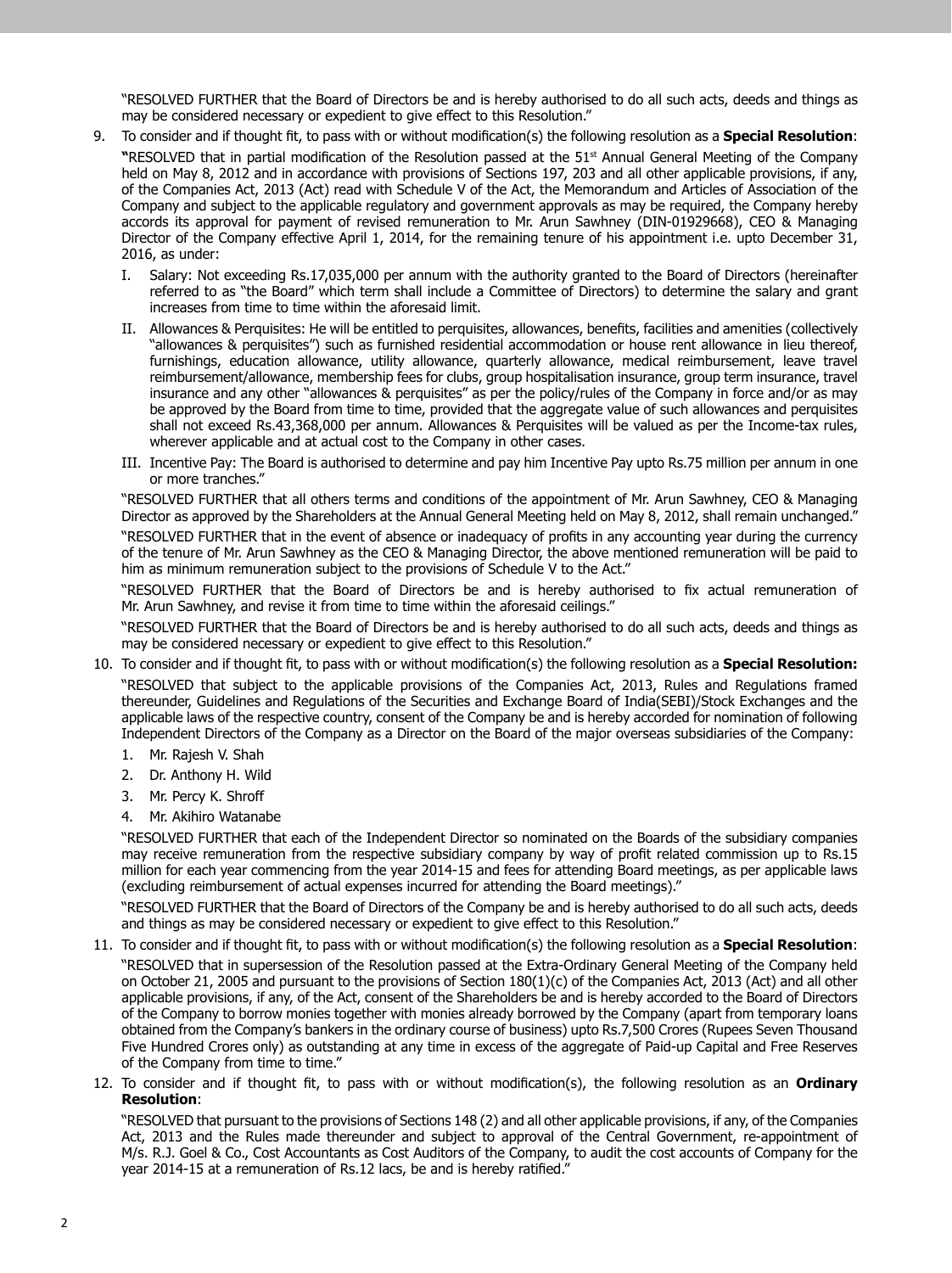13. To consider and if thought fit, to pass with or without modification(s), the following resolution as an **Ordinary Resolution**:

 "RESOLVED that pursuant to the provisions of Section 23 and other applicable provisions of the Sick Industrial Companies (Special Provisions) Act, 1985 (SICA), the Report of Board of Directors of the Company, for considering causes of erosion of more than 50% of the Company's peak net worth during immediately preceding four financial years as on March 31, 2014 and the steps being taken by the Company in this regard, be and is hereby approved."

"RESOLVED FURTHER that the Board of Directors of the Company be and is hereby authorised to do all such acts, deeds and things as may be considered necessary or expedient in this regard."

By Order of the Board

Place: Gurgaon **Sushil K. Patawari** Dated: June 24, 2014

#### **NOTES:**

- 1. **A MEMBER ENTITLED TO ATTEND AND VOTE AT THE MEETING IS ENTITLED TO APPOINT A PROXY TO ATTEND AND VOTE INSTEAD OF HIMSELF AND SUCH PROXY NEED NOT BE A MEMBER OF THE COMPANY. THE PROXIES TO BE EFFECTIVE, SHOULD BE DEPOSITED AT THE REGISTERED OFFICE OF THE COMPANY NOT LATER THAN 48 HOURS BEFORE THE COMMENCEMENT OF THE MEETING. A PERSON CAN ACT AS PROXY ON BEHALF OF NOT MORE THAN FIFTY MEMBERS AND HOLDING NOT MORE THAN TEN PERCENT OF THE TOTAL SHARE CAPITAL OF THE COMPANY.**
- 2. The Explanatory Statement pursuant to Section 102 of the Companies Act, 2013 is given below and forms part of the Notice.
- 3. M/s. Alankit Assignments Ltd. (Alankit), 2E/21, Alankit House, Jhandewalan Extension, New Delhi-110055 is the Registrar and Share Transfer Agent for physical shares of the Company. Alankit is also the depository interface of the Company with both NSDL and CDSL.

However, keeping in view the convenience of Shareholders, documents relating to shares will continue to be received by the Company at the Corporate Office of the Company at Plot No. 90, Sector 32, Gurgaon-122001 (Haryana) Tel. No. 91-124-4135000, Registered Office at A-41, Industrial Area Phase VIII-A, Sahibzada Ajit Singh Nagar, Mohali-160071 (Punjab) and Head Office at 12th Floor, Devika Tower, 6, Nehru Place, New Delhi-110019 Tel No. 91-11-26237508; email address: secretarial@ranbaxy.com.

- 4. Members are requested to note that the Company's shares are under compulsory demat trading for all the investors. Members are, therefore, requested to dematerialise their shareholding to avoid inconvenience.
- 5. Members holding shares in dematerialised mode are requested to intimate all changes pertaining to their bank details, ECS mandates, nominations, power of attorney, change of address/name etc. to their depository participant only and not to the Company or its Registrar and Transfer Agent. The said intimation will be automatically reflected in the Company's records.
- 6. The Register of Members and Share Transfer Books of the Company will remain closed from Saturday, July 19, 2014 to Monday, July 28, 2014 (both days inclusive).
- 7. The Company has transferred unclaimed amounts of dividends paid upto April 17, 2007, to the Investor Education and Protection Fund (IEPF) of the Central Government as required under Section 125(3) of the Companies Act, 1956. Members may please note that if unpaid dividend is not claimed from the Company for seven years from the date when it became due, it shall be transferred to the Investor Education and Protection Fund as stated above and it cannot be claimed from that Fund.

Members who have not encashed their dividend warrants within the validity period may write to the Company Secretary, Ranbaxy Laboratories Limited, Plot No. 90, Sector 32, Gurgaon-122001 (Haryana), for obtaining payment in lieu of such warrants.

- 8. The documents referred to in the proposed resolutions are available for inspection at the Registered Office of the Company during working hours between 9:30 A.M. to 1:00 P.M. except on holidays.
- 9. The Certificate from the Auditors of the Company certifying that the Employees Stock Option Schemes of the Company are being implemented in accordance with the SEBI (Employee Stock Option Scheme and Employee Stock Purchase Scheme) Guidelines, 1999 and in accordance with the resolutions of the general body will be placed at the Annual General Meeting.
- 10. Members seeking any information relating to the Accounts may write to the Company at Plot No. 90, Sector 32, Gurgaon-122001 (Haryana), to the attention of Mr. S. K. Patawari, Company Secretary at the earliest.
- 11. Members/Proxies should bring the attendance slips duly filled in and signed for attending the Meeting.
- 12. Members who hold shares in physical form may nominate a person in respect of all the shares held by them whether singly or jointly. Members are advised to avail of the nomination facility by filing Form SH-13 in their own interest. Blank forms will be supplied by the Company on request. Members holding shares in demat form may contact their respective Depository Participants for recording of nomination.
- 13. The Register of Directors and Key Managerial Personnel and their shareholding will be available for inspection at the meeting.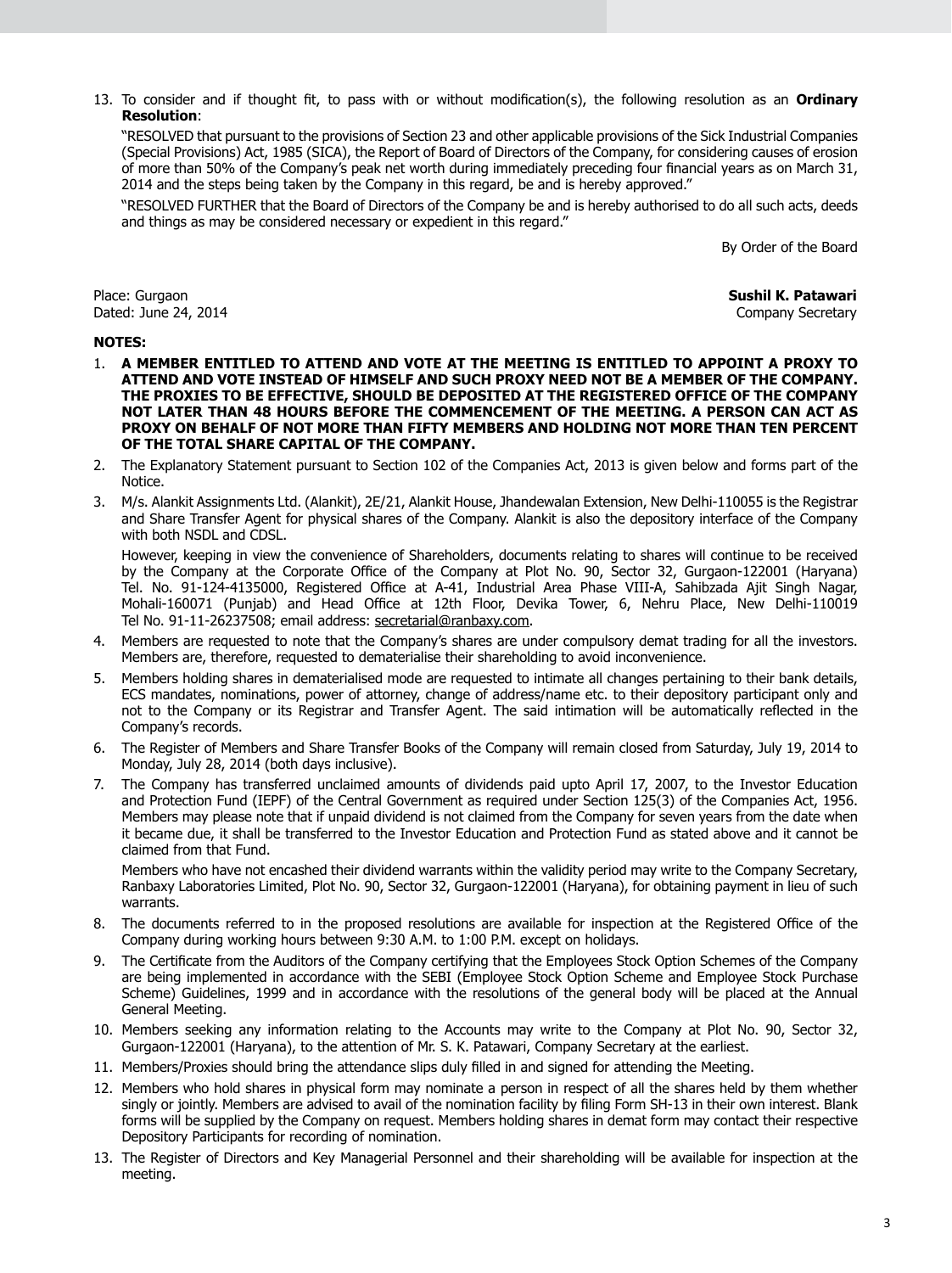- 14. Members who have not registered their email addresses so far are requested to register their e-mail address for receiving all communication including Annual Report, Notices, Circulars etc. from the Company electronically.
- 15. Voting through electronic means:
	- I. In compliance with provisions of Section 108 of the Companies Act, 2013 and Rule 20 of the Companies (Management and Administration) Rules, 2014 and the Listing Agreements with the Stock Exchanges, the Company is pleased to provide members facility to exercise their right to vote at the Annual General Meeting (AGM) by electronic means and the items of business as detailed in this Notice may be transacted through e-voting services provided by National Securities Depository Limited (NSDL).

The instructions for e-voting are as under:

- A. In case a Member receives an e-mail from NSDL [for Members whose e-mail addresses are registered with the Company/Depository Participant(s)]:
	- (i) Open the e-mail and also open the attached PDF file namely "Ranbaxy e-Voting.pdf" with your Client ID (in case you are holding shares in demat mode) or Folio No. (in case you are holding shares in physical mode) as password. The said PDF file contains your "User ID" and "Password" for e-voting. Please note that the password is an initial password.
	- (ii) Launch internet browser by typing the URL https://www.evoting.nsdl.com/
	- (iii) Click on "Shareholder Login".
	- (iv) If you are already registered with NSDL for e-voting then you can use your existing User ID and password and click Login.
	- (v) If you are logging in for the first time, please enter the User ID and password as initial password noted in step (i) above and click Login.
	- (vi) Password Change Menu appears. Change the password with a new password of your choice with minimum 8 digits/characters or combination thereof. Please keep a note of the new Password. It is strongly recommended not to share your password with any other person and take utmost care to keep it confidential.
	- (vii) Home page of "e-Voting" opens. Click on e-Voting Active Voting Cycles.
	- (viii) Select "EVEN" (Electronic Voting Event Number) of Ranbaxy Laboratories Limited.
	- (ix) Now you are ready for e-Voting as "Cast Vote" page opens.
	- (x) Cast your vote by selecting appropriate option and click on "Submit" and also "Confirm", when prompted.
	- (xi) Upon confirmation, the message "vote cast successfully" will be displayed.
	- (xii) Once you have voted on the resolution, you will not be allowed to change/modify your vote.
	- (xiii)Institutional Shareholders (i.e. other than Individuals, HUF, NRI etc.) are also required to send scanned copy (PDF/JPG Format) of the relevant Board Resolution/Authority Letter etc. together with attested specimen signature of the duly authorised signatory(ies) who are authorised to vote, to the Scrutiniser through e-mail to officenns@gmail.com with a copy marked to evoting@nsdl.co.in.
- B. In case a Member receives physical copy of the Notice of AGM [for Members whose e-mail addresses are not registered with the Company/Depository Participant(s)]:
	- (i) Initial password is provided in the enclosed 'Instruction for e-voting' form for the AGM

## **EVEN USER ID PASSWORD / PIN**

- (ii) Please follow all steps from Sl. No. (ii) to Sl. No. (xiii) above, to cast vote.
- II. In case of any queries, you may refer to the Frequently Asked Questions (FAQs) for Shareholders and e-voting user manual for Shareholders, available at the Downloads section of https://www.evoting.nsdl.com.
- III. The e-voting period commences on **Tuesday, July 22, 2014 (9:00 A.M. IST) and ends on Thursday, July 24, 2014 (6:00 P.M. IST)**. During this period, Shareholders of the Company, holding shares either in physical form or in dematerialised form, as on the relevant date of **June 20, 2014**, may cast their vote electronically. The e-voting module shall be disabled by NSDL for voting thereafter. Once the vote on a resolution is cast by the Shareholders, the Shareholders shall not be allowed to change it subsequently.
- IV. The voting rights of the shareholders shall be in proportion to their shares of the paid up equity share capital of the Company as on the relevant date of June 20, 2014.
- V. Mr. Nityanand Singh, Practicing Company Secretary (Membership No. FCS-2668), has been appointed as the Scrutiniser to scrutinise the e-voting process in a fair and transparent manner.
- VI. The Scrutiniser shall, at least 3 working days from the conclusion of the e-voting period, unblock the votes in the presence of at least 2 witnesses not in the employment of the Company and make a Scrutiniser's Report of the votes cast in favour or against, if any, forthwith to the Chairman of the Company.
- VII. The Result shall be declared on or after the AGM. The Result declared alongwith the Scrutiniser's Report shall be placed on the Company's website www.ranbaxy.com and on the website of NSDL within 2 days of the passing of the resolutions at the AGM of the Company and communicated to the Stock Exchanges, where the shares of the Company are listed.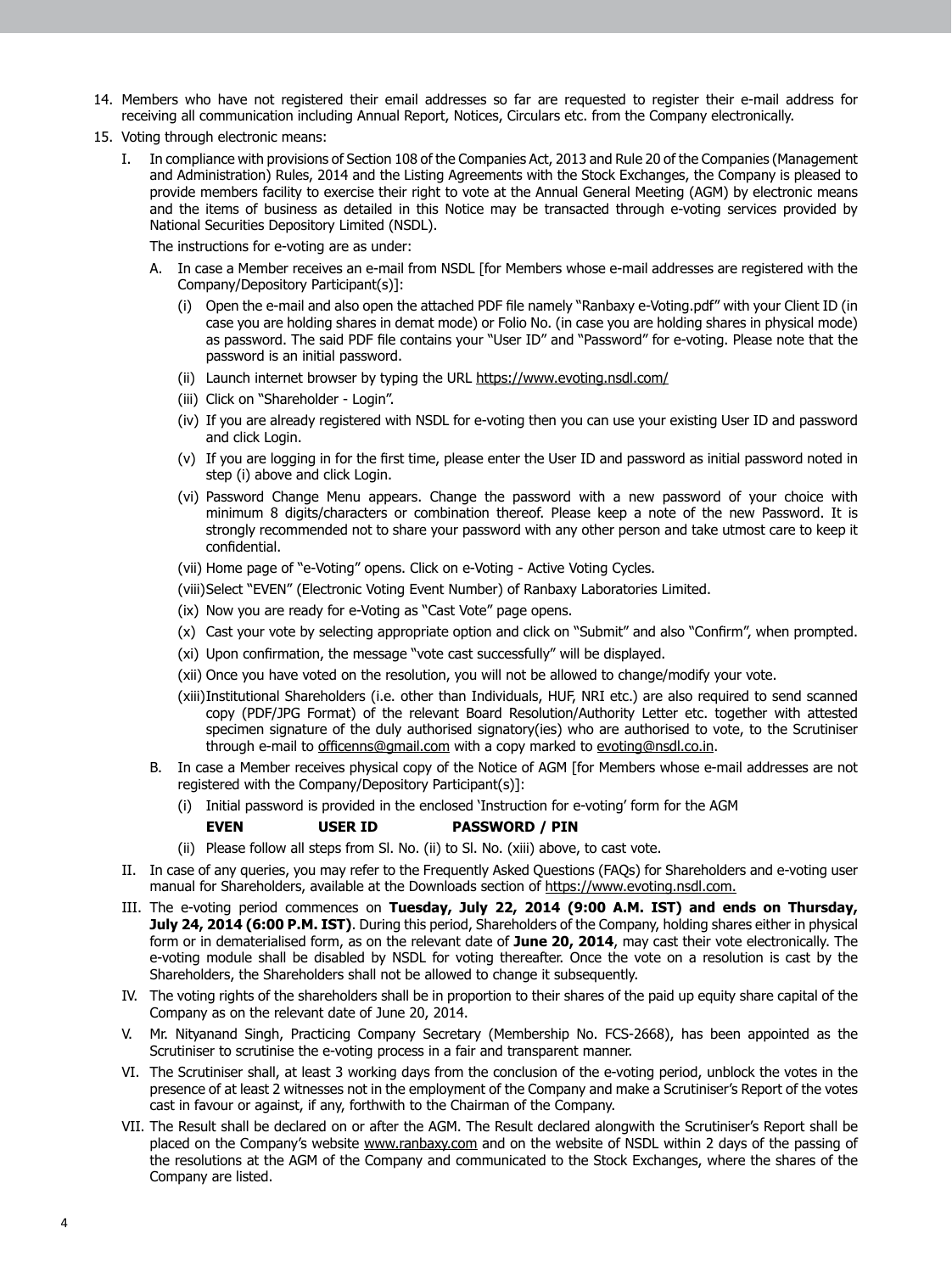# **EXPLANATORY STATEMENT PURSUANT TO SECTION 102 OF THE COMPANIES ACT, 2013**

### **Brief Resume and other information in respect of Directors seeking appointment at the Annual General Meeting pursuant to Clause 49 of the Listing Agreement**

# **ITEM NO. 2**

Mr. Takashi Shoda aged about 66 years is a graduate from Faculty of Pharmacy, Tokyo University. He was appointed as a Director of the Company on December 19, 2008.

Mr. Shoda immediately after completing his graduation in 1972 joined Sankyo Company, Limited, Japan ("Sankyo"), where he held various important positions mainly in International Operations Group. In June, 2001 he was elected as Director on the Board of Sankyo and concurrently assumed the position of General Manager, International Pharmaceutical Division. He was then promoted as the Managing Director in the following year and in June, 2003 became its President and Representative Director.

Daiichi Sankyo Company, Limited ("Daiichi Sankyo") was established in 2005, through the merger of Daiichi Pharmaceuticals Co. Ltd. and Sankyo Company, Limited, the two leading Japanese pharmaceutical companies. Mr. Shoda was Representative Director, President and CEO of Daiichi Sankyo from September 2005 to June 2010 and thereafter was the Chairman of Daiichi Sankyo till his retirement in June, 2014. Mr. Shoda has now been appointed as the Senior Corporate Adviser to Daiichi Sankyo.

He is a member of the Science Committee of the Company.

He is neither a Director on the Board nor holds committee membership of any other Indian company.

He does not hold any shares in the Company.

Nature of expertise in specific functional area - Pharmaceutical Business

The Board of Directors considers that in view of the background and experience of Mr. Shoda, it would be in the interest of the Company to appoint him as a Director of the Company.

The Board recommends the Resolution for approval of the Shareholders.

Mr. Shoda is interested or concerned in the proposed Resolution. None of the other Directors, Key Managerial Personnel of the Company or their relatives is interested or concerned in the proposed Resolution.

# **ITEM NO. 4**

Dr. Anthony H. Wild was appointed as a Director of the Company on December 19, 2008. In terms of the provisions of the Companies Act, 2013 (Act), an Ordinary Resolution for his appointment as an Independent Director of the Company to hold office for a term upto five consecutive years commencing from April 1, 2014 is proposed for consideration and approval of the Shareholders.

Dr. Wild aged about 66 years is a native of the U.K. where he graduated from the University of York with an honours degree in Chemistry and also holds a Ph.D. degree in Physical Chemistry from the University of Cambridge (Churchill College).

Until its acquisition by Meda AB of Sweden in August 2007, Dr. Wild was the Chairman of the privately-held MedPointe Pharmaceuticals Inc., a specialty pharmaceuticals company based in Somerset (NJ), having served also as CEO from 2001 to 2006.

Between 1995 and 2000, Dr. Wild worked for Warner-Lambert Company, of Morris Plains (NJ). Starting as President of Warner-Lambert's Parke-Davis (North America) unit, Dr. Wild was promoted to the positions of Executive Vice President and President of its global pharmaceutical sector in 1996.

Before joining Warner-Lambert, Dr. Wild spent 22 years with the Schering-Plough Corporation in Switzerland, Sweden, South Africa, the Netherlands and the United States, culminating as the Osaka-based President of its Japanese operations for six years.

He is a member of the Boards of Directors of several privately-owned specialty pharmaceutical and biotechnology companies. He also chairs the Board of Advisors of Ferrer, Freeman and Co, a healthcare private equity firm and is on the Board of Advisors of Auven Therapeutics, a pharmaceutical venture fund. Earlier, he was a Director of the Boards of Allergan Inc., and Millennium Pharmaceuticals Inc.

He has been actively involved in various industry bodies. He was Governor of the American Chamber of Commerce in Japan, and Chairman of the International Section of Pharmaceutical Research and Manufacturers of America.

He is member of the following Committees of the Company:

- 1. Quality & Integrity Committee Chairman
- 2. Nomination & Remuneration Committee
- 3. Corporate Social Responsibility Committee
- 4. Audit Committee
- 5. Science Committee

He is neither a Director on the Board nor holds committee membership of any other Indian company.

He does not hold any shares in the Company.

Nature of expertise in specific functional area - Marketing Management and Company Operations - Pharmaceuticals.

The Company has received Notice along with requisite deposit from a member under Section 160 of the Act proposing the candidature of Dr. Anthony H. Wild as a Director of the Company.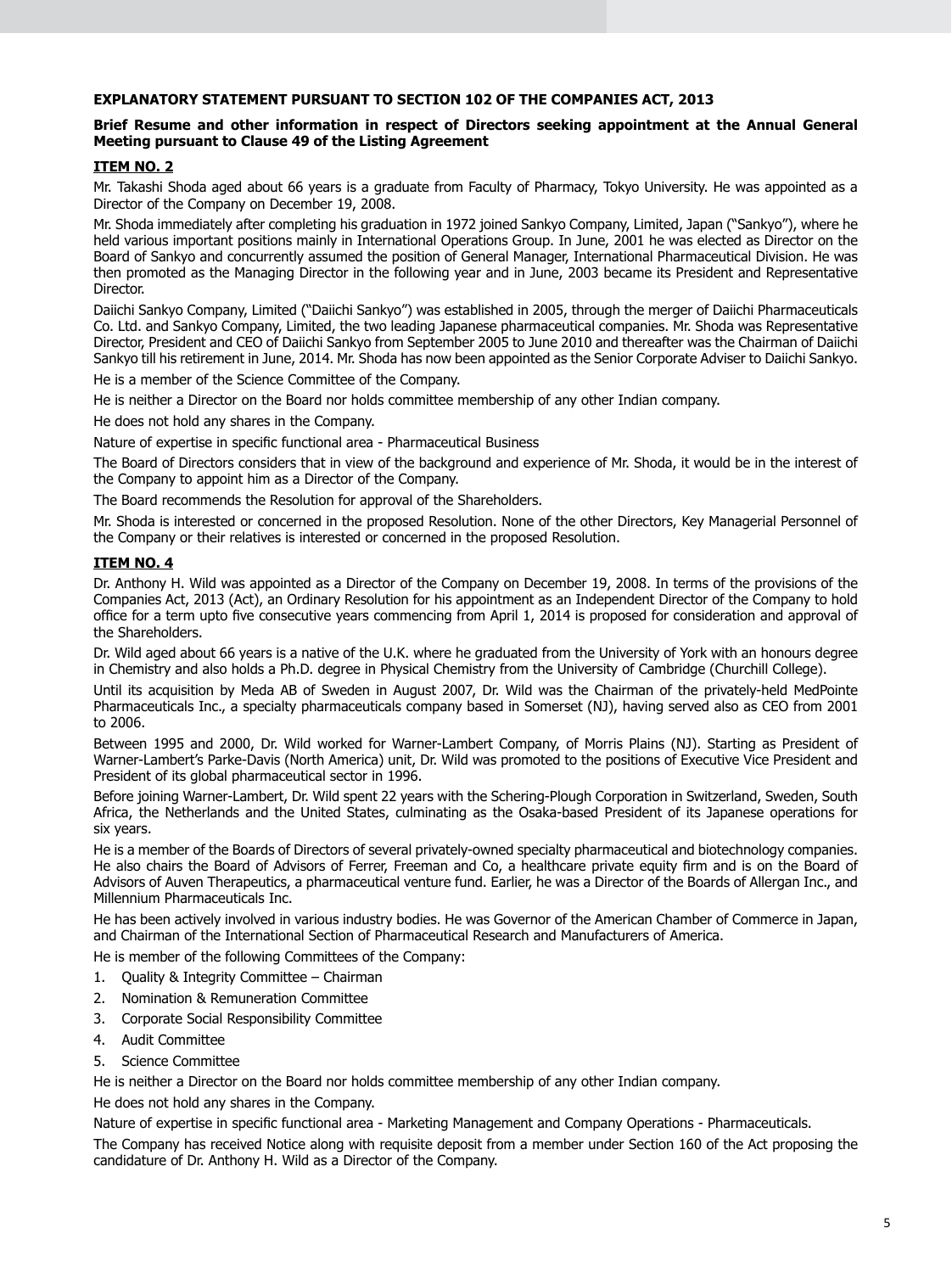The Company has received a declaration from Dr. Wild that he meets with the criteria of independence both under sub-section (6) of Section 149 of the Act and under Clause 49 of the Listing Agreement.

The Board of Directors considers that in view of the background and experience of Dr. Wild, it would be in the interest of the Company to appoint him as a Director of the Company.

The Board recommends the resolution for approval of the Shareholders.

Dr. Anthony H. Wild is interested or concerned in the proposed Resolution. None of the other Directors, Key Managerial Personnel of the Company or their relatives is interested or concerned in the proposed Resolution.

## **ITEM NO. 5**

Mr. Akihiro Watanabe was appointed as a Director of the Company on December 19, 2008. In terms of the provisions of the Companies Act, 2013 (Act), an Ordinary Resolution for his appointment as an Independent Director of the Company to hold office for a term upto five consecutive years commencing from April 1, 2014 is proposed for consideration and approval of the Shareholders.

Mr. Watanabe aged about 55 years is a Japanese CPA and a graduate in Commerce and Accounting of Chuo University, Japan.

Mr. Watanabe is a founding partner of GCA and the founder of GCA's predecessor company, Global Corporate Advisor. He has more than 27 years of investment banking experience, providing advice in M&A transactions both in Japan and overseas. He has advised on over 1,000 M&A transactions.

Prior to founding Global Corporate Advisory in 2002, Mr. Watanabe spent 20 years with KPMG, primarily focusing on M&A advisory and M&A transaction related services for Japanese as well as US companies. He joined the New York office of KPMG in 1982 and became a Partner in the Corporate Finance Group in 1990. After 12 years in New York, he returned to KPMG in Japan and continued to focus on M&A advisory and gain experience in both domestic and cross-border deals.

Mr. Watanabe is also a visiting professor at the Business School at Kobe University and Chuo University, Japan as well as at the post graduate law school at Hitotsubashi University and a frequent speaker on industry panels related to M&A topics including cross border transactions, MBOs and takeover defense strategies.

He is the Chairman of the Audit Committee of the Company.

He is neither a Director on the Board nor holds committee membership of any other Indian company.

He does not hold any shares in the Company.

Nature of expertise in specific functional area - Management and Finance.

The Company has received Notice along with requisite deposit from a member under Section 160 of the Act proposing the candidature of Mr. Akihiro Watanabe as a Director of the Company.

The Company has received a declaration from Mr. Watanabe that he meets with the criteria of independence both under sub-section (6) of Section 149 of the Act and under Clause 49 of the Listing Agreement.

The Board of Directors considers that in view of the background and experience of Mr. Watanabe, it would be in the interest of the Company to appoint him as a Director of the Company.

The Board recommends the resolution for approval of the Shareholders.

Mr. Akihiro Watanabe is interested or concerned in the proposed Resolution. None of the other Directors, Key Managerial Personnel of the Company or their relatives is interested or concerned in the proposed Resolution.

#### **ITEM NO. 6**

Mr. Percy K. Shroff was appointed as a Director of the Company on March 27, 2009. In terms of the provisions of the Companies Act, 2013 (Act), an Ordinary Resolution for his appointment as an Independent Director of the Company to hold office for a term upto five consecutive years commencing from April 1, 2014 is proposed for consideration and approval of the Shareholders.

Mr. Shroff aged about 62 years is a graduate in Arts from Whittier College, California. He has immense experience in the medical field in Japan and India and was instrumental in establishing the India offices as well as business operations of Elekta AB, a Swedish multinational providing advanced clinical solutions, comprehensive information systems and services for efficient and high precision treatment of cancer and brain disorders. Since his joining in 1991, Mr. Shroff has held various managerial positions in the Elekta Group in India as well as overseas. In 1997, he was appointed as Managing Director-India Head of Elekta Instrument India Private Limited and in 2005 Managing Director of Elekta Medical Systems India Pvt. Ltd., a subsidiary of Elekta AB.

He is presently Non-Executive Chairman of Elekta Medical Systems. Before joining the Elekta Group he was with Manson K.K., Kobe, Japan as Manager of Overseas & Special Projects.

Mr. Shroff was a member of the Executive General Management Committee of Elekta worldwide and of its Asian Management Team.

He is member of the following Committees of the Company:

- 1. Nomination & Remuneration Committee
- 2. Audit Committee
- 3. Quality & Integrity Committee
- 4. Corporate Social Responsibility Committee
- Chairman 5. Shareholders' Grievance, Share Transfer & Stakeholders' Relationship Committee
- 6. ESOPs Allotment Committee
- 7. Allotment Committee (ESOP 2011)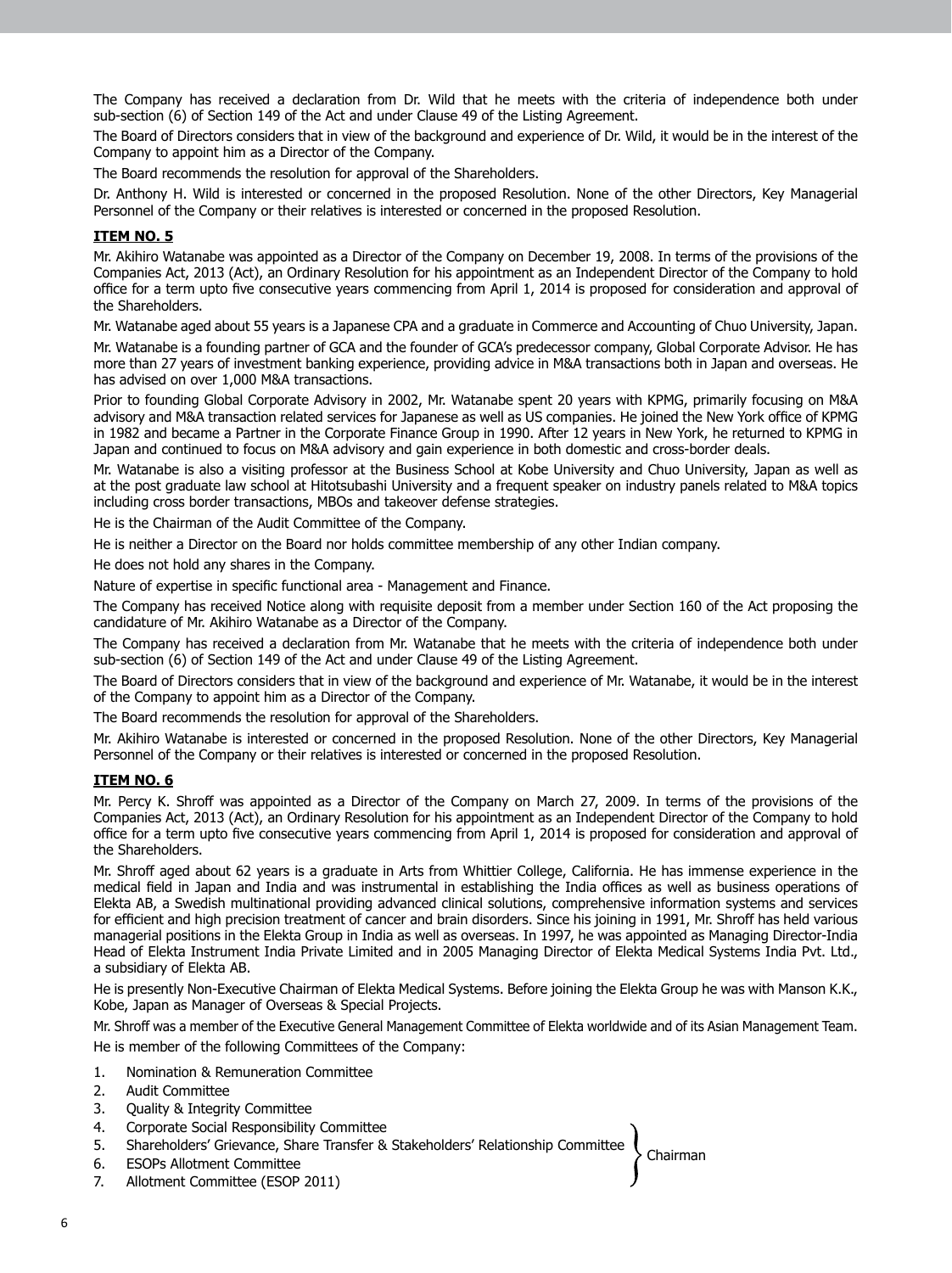He is Director on the Boards of the following other companies:

- 1. Elekta Instrument India Private Limited
- 2. Elekta Medical Systems India Private Limited

He does not hold any shares in the Company.

Nature of expertise in specific functional area - Management and Corporate Governance.

The Company has received Notice along with requisite deposit from a member under Section 160 of the Act proposing the candidature of Mr. Percy K. Shroff as a Director of the Company.

The Company has received a declaration from Mr. Shroff that he meets with the criteria of independence both under sub-section (6) of Section 149 of the Act and under Clause 49 of the Listing Agreement.

The Board of Directors considers that in view of the background and experience of Mr. Shroff, it would be in the interest of the Company to appoint him as a Director of the Company.

The Board recommends the Resolution for approval of the Shareholders.

Mr. Percy K. Shroff is interested or concerned in the proposed Resolution. None of the other Directors, Key Managerial Personnel of the Company or their relatives is interested or concerned in the proposed Resolution.

#### **ITEM NO. 7**

Mr. Rajesh V. Shah was appointed as a Director of the Company on December 19, 2008. In terms of the provisions of the Companies Act, 2013 (Act), an Ordinary Resolution for his appointment as an Independent Director of the Company to hold office for a term upto five consecutive years commencing from April 1, 2014 is proposed for consideration and approval of the Shareholders.

Mr. Shah, aged about 63 years has obtained his Master of Arts degree from the University of Cambridge, UK and Masters in Business Administration degree from the University of California, Berkeley. He also attended an Executive Management Programme at the Harvard Business School, USA.

Mr. Shah is the Co-Chairman and Managing Director of Mukand Ltd. He has in the past served as an Independent Director on the Board of Directors of ONGC Limited and Hindustan Petroleum Corporation Limited. He has also served as President of the CII and held leadership positions in the Young Presidents Organisation (YPO).

He is member of the following Committees of the Company:

- 1. Nomination & Remuneration Committee Chairman
- 2. Audit Committee

He is Director and member of Committees of the Boards of the following other companies:

Mukand Ltd. - Co-Chairman & Managing Director Mukand Engineers Ltd. Mukand Engineers Ltd. - Chairman - Shareholders'/Investors' & Shareholders'/Investors' & Kalyani Mukand Ltd. Grievances Committee Jeewan Ltd. Jeewan Limited Mukand Sumi Metal Processing Ltd - Audit Committee - Audit Committee Rajvi Engineering & Investments Pvt. Ltd. Now a Nomination Committee Akhil Investments &Trades Pvt. Ltd. Kshitij Holdings & Engineering Pvt. Ltd. Jyoti Shah Premises & Investments Pvt. Ltd. Bengal Port Pvt. Ltd. Amar Jyoti Agro Co. Pvt. Ltd. Amivir Agro Co. Pvt. Ltd. Anant Jeewan Agro Co. Pvt. Ltd Sunnydays Agro Co. Pvt. Ltd. Kulpi Port Holding Pvt. Ltd. KVS Energy Pvt. Ltd.

Rajpriya Agro Co. Pvt. Ltd.

Eastern Gateway Terminals Pvt. Ltd.

He does not hold any shares in the Company.

Nature of expertise in specific functional area - Management and Corporate Governance.

The Company has received Notice along with requisite deposit from a member under Section 160 of the Act proposing the candidature of Mr. Rajesh V. Shah as a Director of the Company.

The Company has received a declaration from Mr. Shah that he meets with the criteria of independence both under sub-section (6) of Section 149 of the Act and under Clause 49 of the Listing Agreement.

# **Directorship Member of Committees of the Board**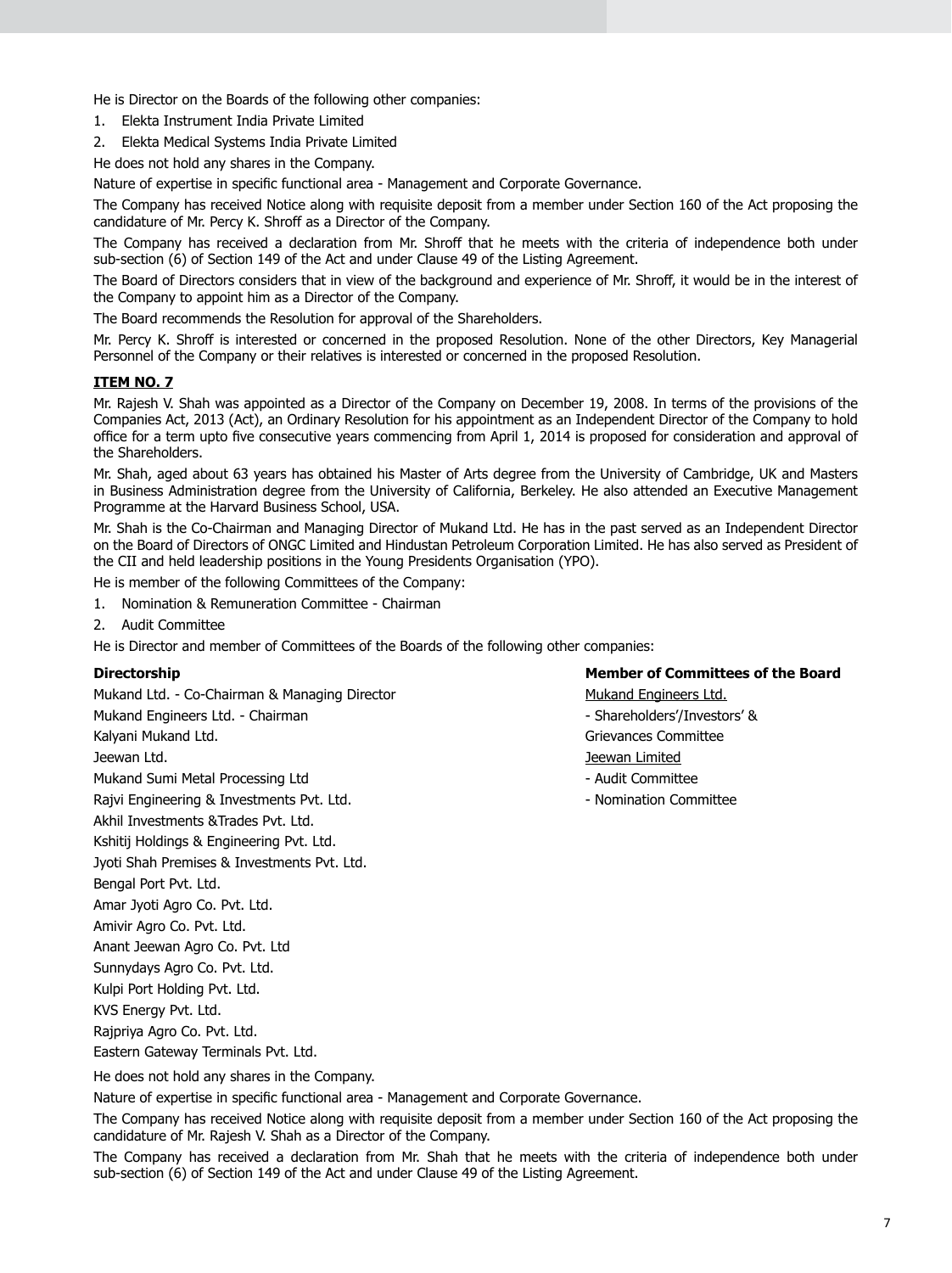The Board of Directors considers that in view of the background and experience of Mr. Rajesh V. Shah, it would be in the interest of the Company to appoint him as a Director of the Company.

The Board recommends the resolution for approval of the Shareholders.

Mr. Rajesh V. Shah is interested or concerned in the proposed Resolution. None of the other Directors, Key Managerial Personnel of the Company or their relatives is interested or concerned in the proposed Resolution.

# **ITEM NO. 8**

The Shareholders of the Company at the Annual General Meeting held on May 8, 2012 had approved the payment of remuneration of Rs.5 million to each of the Non-Executive Non-Independent Director and Rs.10 million to Independent Director for the years 2011, 2012 & 2013. In view of the loss incurred by the Company in the year 2012, the Central Government on an application made by the Company, had approved the payment of remuneration of Rs.4.8 million for the year ended December 31, 2012 to each of the Non-Executive Director and Rs.3.1 million to Dr. Kazunori Hirokawa (pro-rata from the date of his appointment as a Director of the Company) which has already been paid to the Non-Executive Directors.

As the Company had changed its financial year to April - March, therefore the financial year 2013-14 was for a period of fifteen months. Hence approval of the Shareholders is being sought to pay remuneration upto Rs.1.25 million to each of the Non-Executive Non-Independent Director for the period from January, 2014 to March, 2014 and upto Rs.5 million for the year 2014-15 and upto Rs.2.5 million to each of the Independent Director for the period from January, 2014 to March, 2014 and upto Rs.10 million for the year 2014-15 subject to the approval of the Central Government. The Nomination & Remuneration Committee and the Board of Directors have approved payment of said remuneration to the Non-Executive Directors subject to requisite approvals.

The Board recommends the Resolution for approval of the Shareholders.

All the Non-Executive Directors may be deemed to be interested or concerned in the proposed Resolution. None of the Key Managerial Personnel of the Company or their relatives are interested or concerned in the proposed Resolution.

# **ITEM NO. 9**

The Shareholders of the Company at the Annual General Meeting held on May 8, 2012 had approved the appointment of Mr. Arun Sawhney as CEO & Managing Director of the Company for a period of five years and payment of remuneration to him for a period of three years effective January 1, 2012.

Remuneration to Mr. Sawhney for the year 2013-14 was paid in accordance with the approval of the Shareholders, provisions of the Companies Act, 1956 and Notification issued by the Ministry of Corporate Affairs.

Mr. Sawhney's present actual remuneration has reached ceiling limits fixed by the Shareholders. Accordingly, it is proposed to revise ceiling of remuneration of Mr. Sawhney effective April 1, 2014 for the remaining tenure of his appointment i.e. upto December 31, 2016.

The Nomination & Remuneration Committee and the Board of Directors have approved and recommended the revised ceiling of remuneration to Mr. Arun Sawhney effective April 1, 2014, subject to requisite approval.

In view of the loss incurred by the Company, payment of remuneration to Mr. Sawhney would be subject to the approval of the Central Government in terms of the provisions of Schedule V of the Companies Act, 2013.

The Board recommends the Resolution for approval of the Shareholders.

Mr. Sawhney is interested or concerned in the proposed Resolution. None of the other Directors, Key Managerial Personnel of the Company or their relatives is interested or concerned in the proposed Resolution.

The Notice read with Explanatory Statement should be considered as written Memorandum setting out the terms of remuneration of Mr. Arun Sawhney as CEO & Managing Director as required under Section 190 of the Companies Act, 2013.

#### **Statement pursuant to the provisions of clause (B) of Section II of Part II of Schedule V to the Companies Act, 2013 with respect to Item No. 9**

The particulars required to be disclosed in the Explanatory Statement in accordance with provisions of clause (B) of Section II of Part II of Schedule V of the Companies Act, 2013, are given below:

### **I. General Information**

### **(1) Nature of Industry:**

 Ranbaxy Laboratories Limited (hereinafter referred to as "Ranbaxy/the Company") was incorporated on 16th June, 1961, is amongst India's largest pharmaceutical company. It is an integrated, research based, international pharmaceutical company producing a wide range of quality, affordable generic medicines, trusted by healthcare professionals and patients across geographies. Ranbaxy's continued focus on R&D has resulted in several approvals, in developed and emerging markets many of which incorporate proprietary Novel Drug Delivery Systems (NDDS) and technologies, developed at its own labs. Ranbaxy serves its customers in over 150 countries and has an expanding international portfolio of affiliates, joint ventures and alliances, ground operations in 43 countries and manufacturing operations in 8 countries.

# **(2) Date or expected date of commercial production:**

 The Company commenced its manufacturing operations in 1962.

**(3) In case of new companies, expected date of commencement of activities as per project approved by financial institutions appearing in the prospectus:** Not Applicable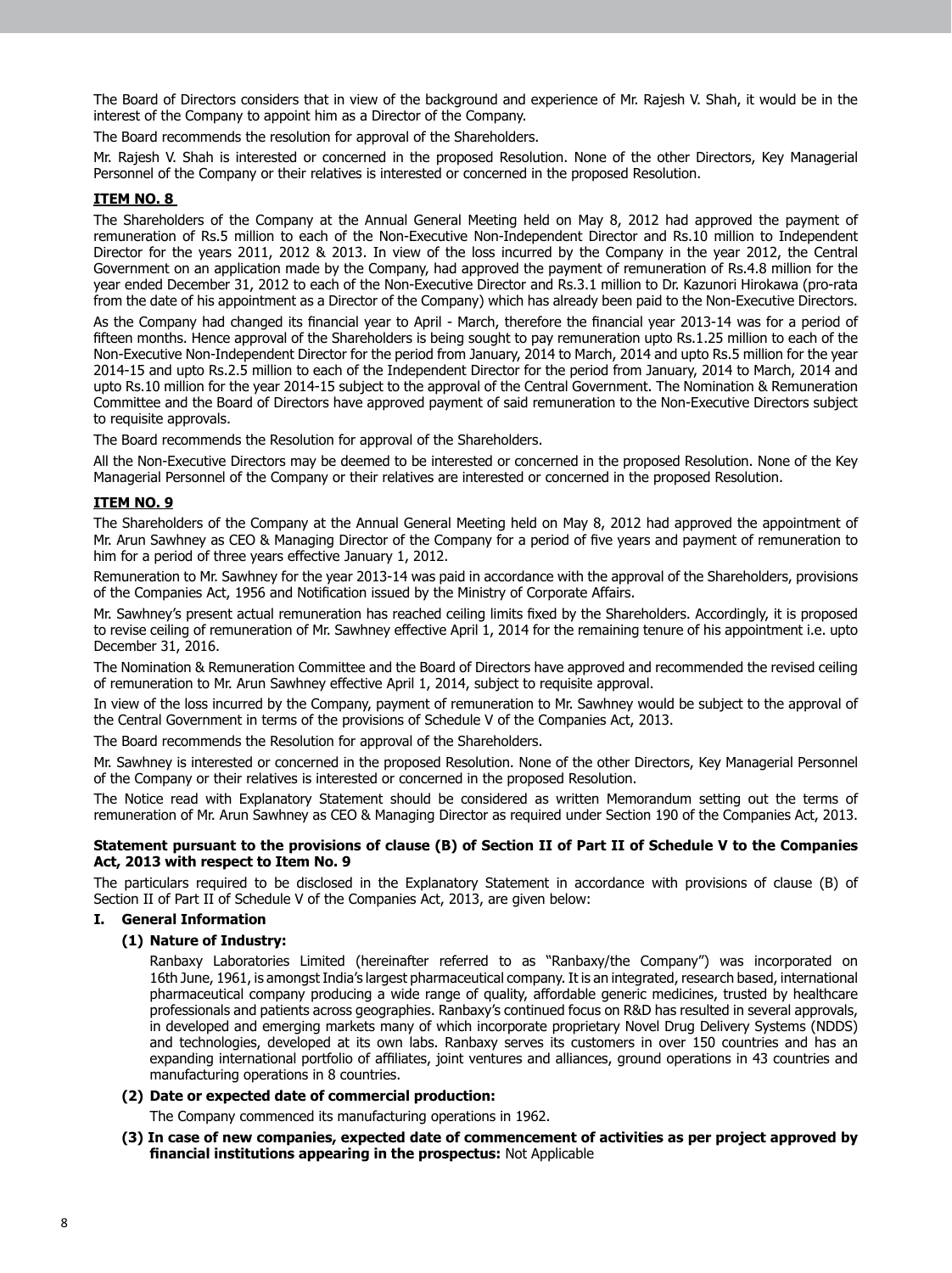# **(4) Financial performance based on given indicators:**

 The financial performance of the Company in last three years is as under:

A. Standalone: **(Rs. in million)**

|                                                |            | As per the audited financials for the year |                  |  |
|------------------------------------------------|------------|--------------------------------------------|------------------|--|
| <b>Financial Parameters</b>                    | 2013-14    | 2012                                       | 2011             |  |
| <b>Sales</b>                                   | 66,570.39  | 61,124.43                                  | 74,758.96        |  |
| Profit/(Loss) before exceptional items and tax | (3,668.84) | 2.169.42                                   | 7,236.15         |  |
| Net Profit/ (Loss)                             | (8,789.95) | (1,623.39)                                 | (3,0520.49)      |  |
| Consolidated:<br>В.                            |            |                                            | (Rs. in million) |  |

| <b>Financial Parameters</b>             |             | As per the audited financials for the year |             |  |
|-----------------------------------------|-------------|--------------------------------------------|-------------|--|
|                                         | $2013 - 14$ | 2012                                       | 2011        |  |
| <b>Sales</b>                            | 130,403.24  | 122,528.94                                 | 99,700.02   |  |
| Profit before exceptional items and tax | 1,225.75    | 14,720.53                                  | 10,480.04   |  |
| Net Profit/ (Loss)                      | (10,852.52) | 9,227,64                                   | (28,997.29) |  |

**(5) Export performance and net foreign exchange collaborations:** The details of earnings of the Company in foreign currency are as under:

#### **(Rs. in million)**

| <b>Particulars</b>                       | As per the audited financials for the year |           |           |
|------------------------------------------|--------------------------------------------|-----------|-----------|
|                                          | 2013-14                                    | 2012      | 2011      |
| F.O.B value of exports (excluding Nepal) | 36,621.78                                  | 37,856.87 | 54,114.79 |
| Royalty/Technical consultancy fees       | 503.39                                     | 538.17    | 613.16    |
| Interest                                 | 177.99                                     | 104.54    | 131.18    |
| Dividend                                 | 6,121.32                                   | 10.04     | 11.83     |
| Others [freight, insurance etc.]         | 1,728.70                                   | 1,006.10  | 944.20    |

**(6) Foreign investments or collaborators:** The details of the direct overseas subsidiaries of the Company are as under:

| SI.<br>No. | <b>Name of the Entity</b>                      | <b>Description of</b><br><b>Investment</b>    | <b>Number of Shares/</b><br><b>Securities &amp;</b><br><b>Shareholding</b> | Amount<br>(Rs. in million) |
|------------|------------------------------------------------|-----------------------------------------------|----------------------------------------------------------------------------|----------------------------|
| 1.         | Ranbaxy (Netherlands) B.V.,<br>The Netherlands | Ordinary Shares of Face<br>Value EUR 100 each | 5,473,340                                                                  | 39,839.40                  |
| 2.         | Ranbaxy Pharmacie Generiques<br>SAS, France    | Equity Shares of Face<br>Value EUR 1 each     | 24,116,505                                                                 | $4.709.11*$                |
| 3.         | Ranbaxy (Malaysia) Sdn. Bhd.,<br>Malaysia      | Ordinary Shares of Face<br>Value RM 1 each    | 3,189,248                                                                  | 36.56                      |
| 4.         | Ranbaxy (Nigeria) Ltd., Nigeria                | Ordinary Shares of Face<br>Value Naira 1 each | 13,070,648                                                                 | 7.40                       |

 \*During the period, the Company had created a provision for diminution in value of its investments for the entire amount of Rs.4,709.11 million.

 Besides the above, the Company also has a total of 33 overseas step-down subsidiary companies. The names and other financial details about these subsidiaries have been disclosed in Schedules to the Balance Sheet forming part of the Annual Report of the Company.

#### **II. Information about the appointee:**

### **(1) Background details**

 Mr. Arun Sawhney, aged about 59 years, is an alumnus of International Management Institute (IMI), Delhi and a graduate in Commerce from Sydenham College of Commerce, Mumbai University.

 Mr. Sawhney joined Ranbaxy in May 2008 and was elevated to the position of President-Global Pharmaceutical Business in January 2010. He was appointed as Managing Director of the Company effective August 20, 2010, for a period of three years and re-designated as CEO & Managing Director effective August 5, 2011.

 The Board of Directors of the Company in its meeting held on February 23,2012 re-appointed Mr. Arun Sawhney as CEO & Managing Director of the Company for a period of five years effective January 1, 2012.

Prior to joining Ranbaxy, Mr. Sawhney was the President of API Business at Dr. Reddy's Laboratories Limited. He had worked with Ranbaxy earlier also. He has over three decades of experience and has held senior functional and management positions in several global pharmaceutical companies like Bayer India Limited, Hindustan Ciba-Geigy and Max-Gb. Mr. Sawhney is one of the founder members of the Pharmaceuticals Export Promotion Council (Pharmexcil) and was a member of Advisory Board of US Pharmacopeial Convention (USP) in India.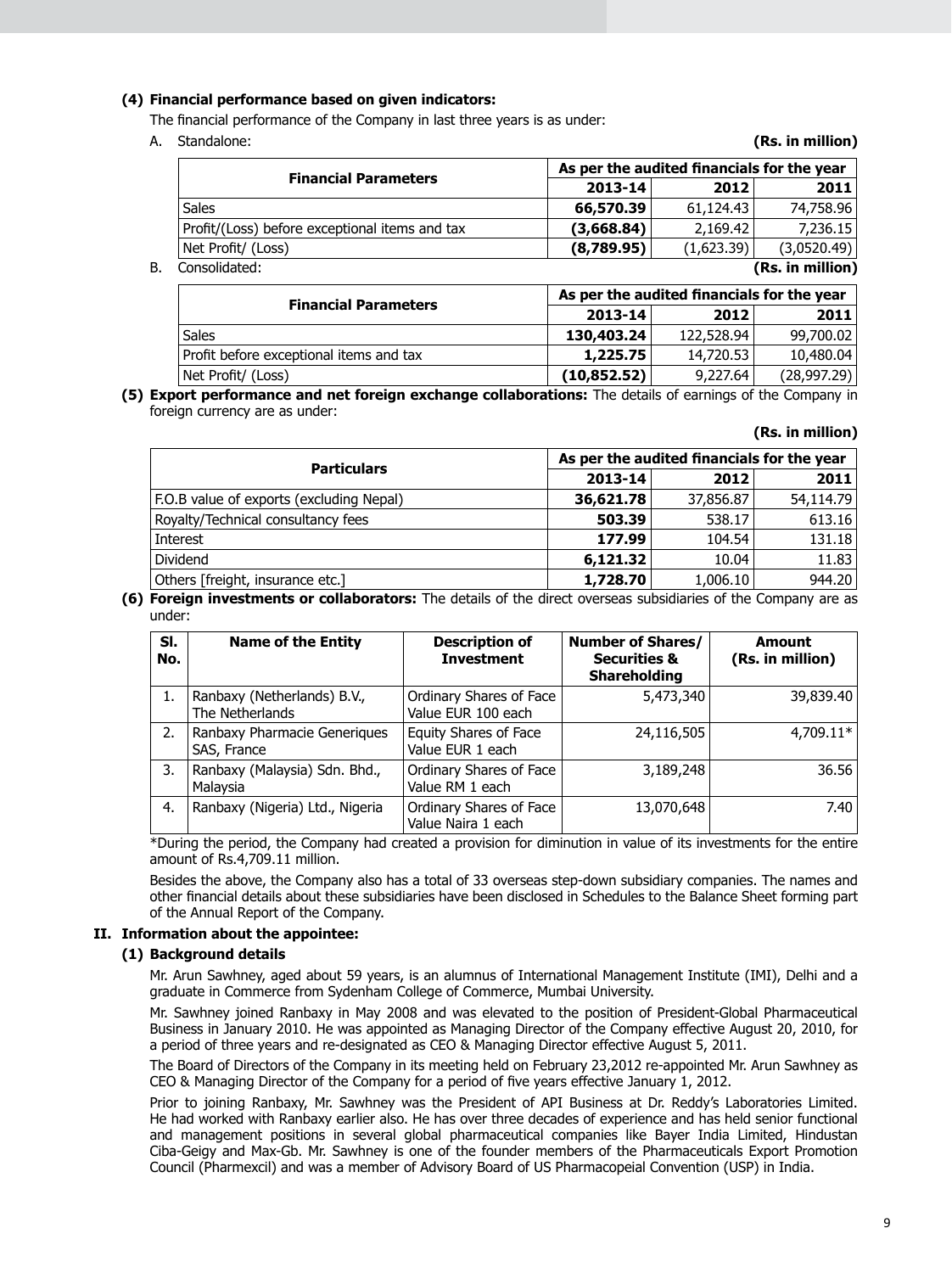#### **(2) Past Remuneration**

Total remuneration of Rs.1,360.48 million (excluding retiral benefits) was paid to Mr. Arun Sawhney for the fifteen months period from January 1, 2013 to March 31, 2014. Remuneration to Mr. Arun Sawhney for the period 2013-14 was paid in accordance with the approval of the Shareholders, provisions of the Companies Act, 1956 and Notification issued by the Ministry of Corporate Affairs.

## **(3) Recognition or awards**

Mr. Sawhney is one of the founder members of the Pharmaceuticals Export Promotion Council of India (Pharmexcil) and was a member of the Advisory Board of the United States Pharmacopeia (USP) in India. He was also the Chairman of the Confederation of Indian Industry (CII)'s National Committee on Drugs & Pharmaceuticals and is a Member of the India-Malaysia CEOs Forum, the India-South Africa CEOs Forum, the India-Russia CEOs Forum and the India Africa Business Council constituted by the Government of India. Mr. Sawhney was been Chairman of the Pharmaceutical Committee of the Federation of Indian Chambers of Commerce and Industry (FICCI). He is also a member of the Academic Advisory Council of the International Management Institute (IMI), Delhi, India.

#### **(4) Job profile and suitability**

 Ranbaxy serves its customers in over 150 countries and has an expanding international portfolio of affiliates, joint ventures and alliances, ground operations in 43 countries and manufacturing operations in 8 countries. Mr. Arun Sawhney, as CEO & Managing Director, is responsible for spearheading the Company's global operations, overseeing and managing growth and in synergising complex operations, providing leadership at the helm of a global organisation with more than 15,000 people from divergent nationalities and cultures.

Under the leadership of Mr. Arun Sawhney:

- a) Ranbaxy became the first pharmaceutical company of Indian origin to have surpassed sales of  $$2$  billion.
- b) In the United States of America, Ranbaxy successfully launched Atorvastatin with 180 days exclusivity (Generic Lipitor®; Innovator: Pfizer) on November 30, 2011. The Company also capitalised on Caduet® as an authorised generic, (a fixed dose combination of Atorvastatin + Amlodipine). Lipitor is the largest drug in the world with U.S. sales of \$7.9 billion (IMS 2010) while market size of Caduet in the U.S. is \$339 million. Ranbaxy is also the first Company to launch generic Atorvastatin in Australia, Italy, Germany, Netherlands & Sweden.
- c) Ranbaxy's new age anti-malarial product, Synriam $M$ , has cured more than one million patients in India since its launch in April 2012. This drug was the first New Drug to be approved out of research in India. The Company has filed New Drug Applications for marketing Synriam™ in many African countries and expect to launch the product in some countries in the African continent this year. In recognition of its contribution towards fostering R&D capabilities in the country, Synriam™ won the ASSOCHAM Innovation Excellence Platinum Award in 2013. During the year, Ranbaxy also received approval for Synriam™ (addressing plasmodium vivax malaria) which is the other major cause for malaria contributing to almost half of the malaria cases worldwide.
- d) The Company has made considerable progress on the R&D front, during the fifteen months period under review, R&D team filed 271 product dossiers globally, 10 Abbreviated New Drug Applications (ANDAs) in the US and 19 in Europe. Clinical Pharmacology & Pharmacokinetics (CPP) and Clinical Pharmacology Units (CPUs), located in India, and BA/BE Units, located in Romania, successfully completed inspections by the US FDA in the first quarter of 2014.

 The Company has amongst the highest number of brands in Top-30 of the Indian Pharmaceutical market. Within its participating markets, the Company's Over-the Counter (OTC) business division ranks No. 1 in India. This division of the Company was recognised as the OTC Company of The Year at the 4th Annual Pharmaceutical Summit 2011. Revital has been adjudged as the 4th largest brand in the Indian Pharmaceutical Market and has been awarded several awards. In the topical analgesic category, Volini was the largest brand and was also recognised as "Star OTC brand" for 2013 by Nicholas Hall. The Company's other OTC brands such as Volini and Revital Woman too have won awards in their respective categories while the other brands viz. Pepfiz, Chericof, Garlic Pearls, Revital Senior, Revitalite and Pepflux have also carved a niche for themselves in the respective markets.

#### **(5) Remuneration proposed**

 The terms of the remuneration proposed to be paid to Mr. Arun Sawhney have been specified in the Resolution.

**(6) Comparative remuneration profile with respect to industry, size of the Company, profile of the position and person (in case of expatriates the relevant details with reference to the country of his origin)**

 The Company has operations spanning over 150 countries and has an expanding international portfolio of affiliates, joint ventures and alliances, ground operations in 43 countries and manufacturing operations in 8 countries. The remuneration proposed to be paid to Mr. Arun Sawhney is in line with remuneration of CEOs & Managing Directors of other companies having global operations, keeping in view his job profile, the size and complexity of the business of the Company.

**(7) Pecuniary relationship directly or indirectly with the Company or relationship with the managerial personnel, if any:**

Mr. Arun Sawhney is not related to any other Director as well as Managerial Personnel of the Company. He does not have any pecuniary relationship directly or indirectly with the Company or its managerial personnel, other than drawing his remuneration in the capacity of CEO & Managing Director of the Company.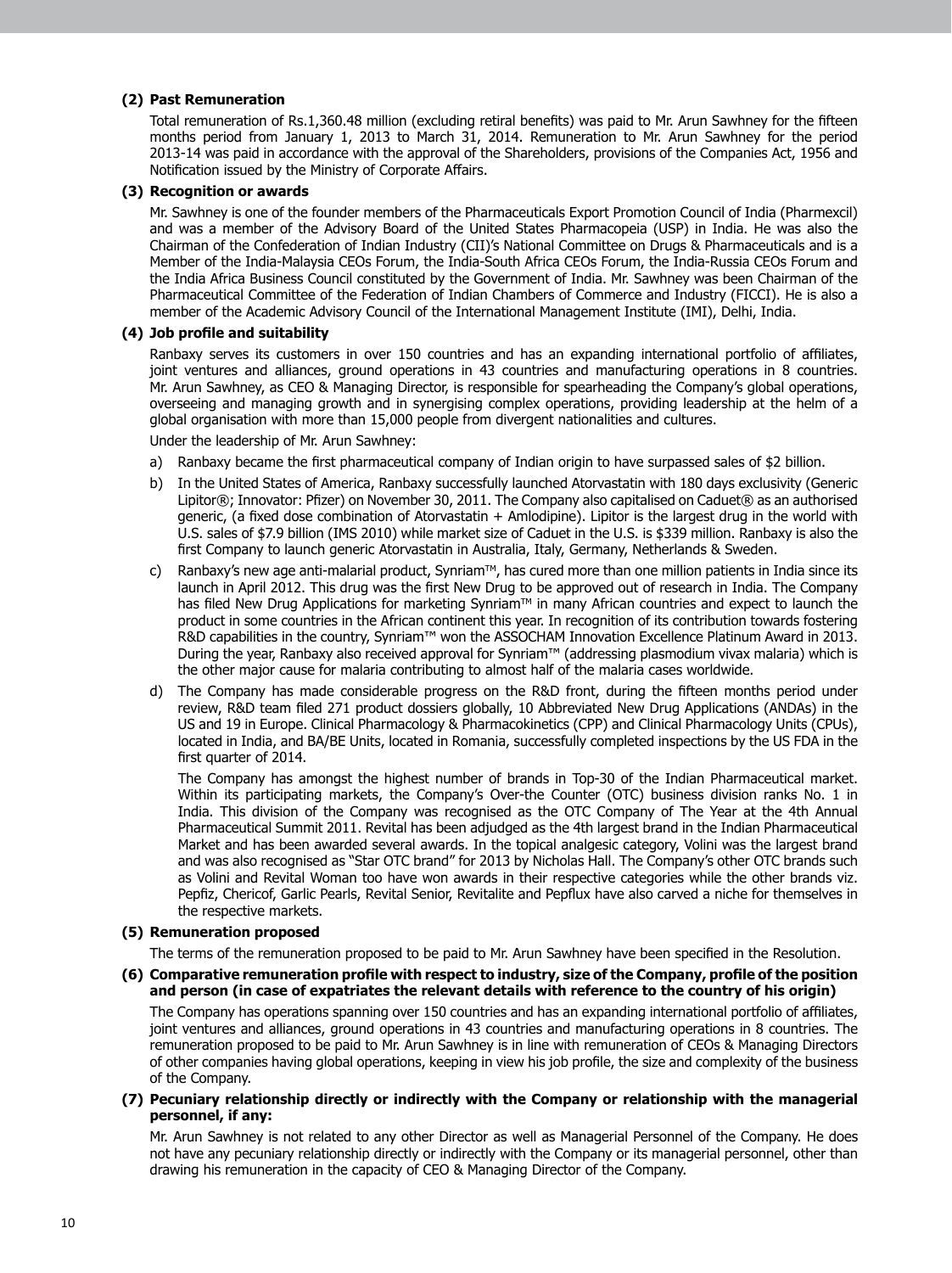### **III. Other Information:**

# **(1) Reasons for loss:**

# **1. Settlement with US Department of Justice (DOJ):**

The Company has settled with the US DOJ for resolution of civil and criminal allegations as per the decree of the court of Maryland and has paid a settlement amount of US\$ 515.40 million (including interest expense and other related cost). The settlement amount has been apportioned between the Company and its US subsidiaries. Exceptional items include settlement amount apportioned to the Company. Interest expense, loss on account of changes in exchange rate and other related cost are presented in the relevant heads of Statement of Profit and Loss.

## **2. Loss on foreign currency derivatives:**

The Company has outstanding foreign currency derivative contracts transacted in years 2007 and 2008. There has been significant depreciation in the value of Rupee versus the US \$ during the last 3 years; as a consequence of which the Company has incurred loss amounting to Rs.11,242.85 million, Rs.412.05 million and Rs.3,279.16 million during the accounting years 2011, 2012 and 2013-14 respectively.

### **3. Stock provision /write off:**

In the year 2012, the Company had made a voluntary recall of Atorvastatin tablets in US market due to potential presence of small foreign particles. Accordingly, the Company had to provide for an amount of Rs.2,370.20 million in the year 2012. Further, in the fifteen months period 2013-14, US FDA imposed certain terms of the Consent Decree on Mohali and Toansa plants. As a result of this an amount of Rs.3,557.92 million was provided for towards stock provision/write off.

### **4. Provision for Diminution in the value of Investments:**

The Company made a provision for diminution in the value of investments in its subsidiaries and an associate company amounting to Rs.1,030 million in the year 2012 and Rs.3,764.07 million in the 15 months period ended March 31, 2014. Further, the depreciation and impairment expense for the 15 months period ended March 31, 2014 include a charge of Rs.485.26 million on account of impairment of the vaccine plant at Bangalore due to prevalent adverse market conditions.

# **(2) Steps taken or proposed to be taken for improvement:**

### **1. Exceptional charges not expected to recur:**

The exceptional charges incurred during the last three years are not likely to recur. The management has taken a number of corrective measures for improving its business and manufacturing processes thereby ensuring the quality and compliances.

# **2. Improvement in base business and key product launches:**

Focus on branded business, improvement in the product mix and greater marketing synergies are expected to result in increased margins. Certain key product launches scheduled for the future should also help improve profitability, subject to obtaining regulatory approvals.

### **3. Focus on cost containment:**

The management has taken many initiatives for cost containment. The result of this is reflected in reduction of costs under various heads viz. cost of goods sold, manpower and other costs etc. These initiatives would yield results for the Company in the coming years.

# **4. Rationalising operations:**

The Company, with the advice of experts, has initiated an action plan to rationalise and simplify its processes which would result in further efficiencies from its operations.

# **5. Research & Development (R&D):**

The Company's R&D strategy is focused on improving the speed and yield of generic product pipeline while curtailing the cost and overheads simultaneously. This will be achieved through improved product selection, focus on value creation through leveraging a single formulation across markets and implementation of R&D project management system. In addition to generic product development, the Company's R&D has established a plan for creating certain differentiated products.

# **(3) Expected increase in productivity and profits in measurable terms:**

In addition to steps proposed to be taken for improvement as detailed hereinabove, the focus would be on improvement on manufacturing efficiencies, cost optimisation, investment in human resource and global quality standards thereby achieving increase in productivity and maximisation of profits.

# **IV. Disclosures**

The requisite disclosures of remuneration package etc. of Mr. Arun Sawhney have been made in the Report on Corporate Governance which forms part of the Annual Report

# **ITEM NO. 10**

From the corporate governance point of view, it is proposed that following Independent Directors of the Company be nominated as a Director on the Board of major overseas subsidiaries of the Company: